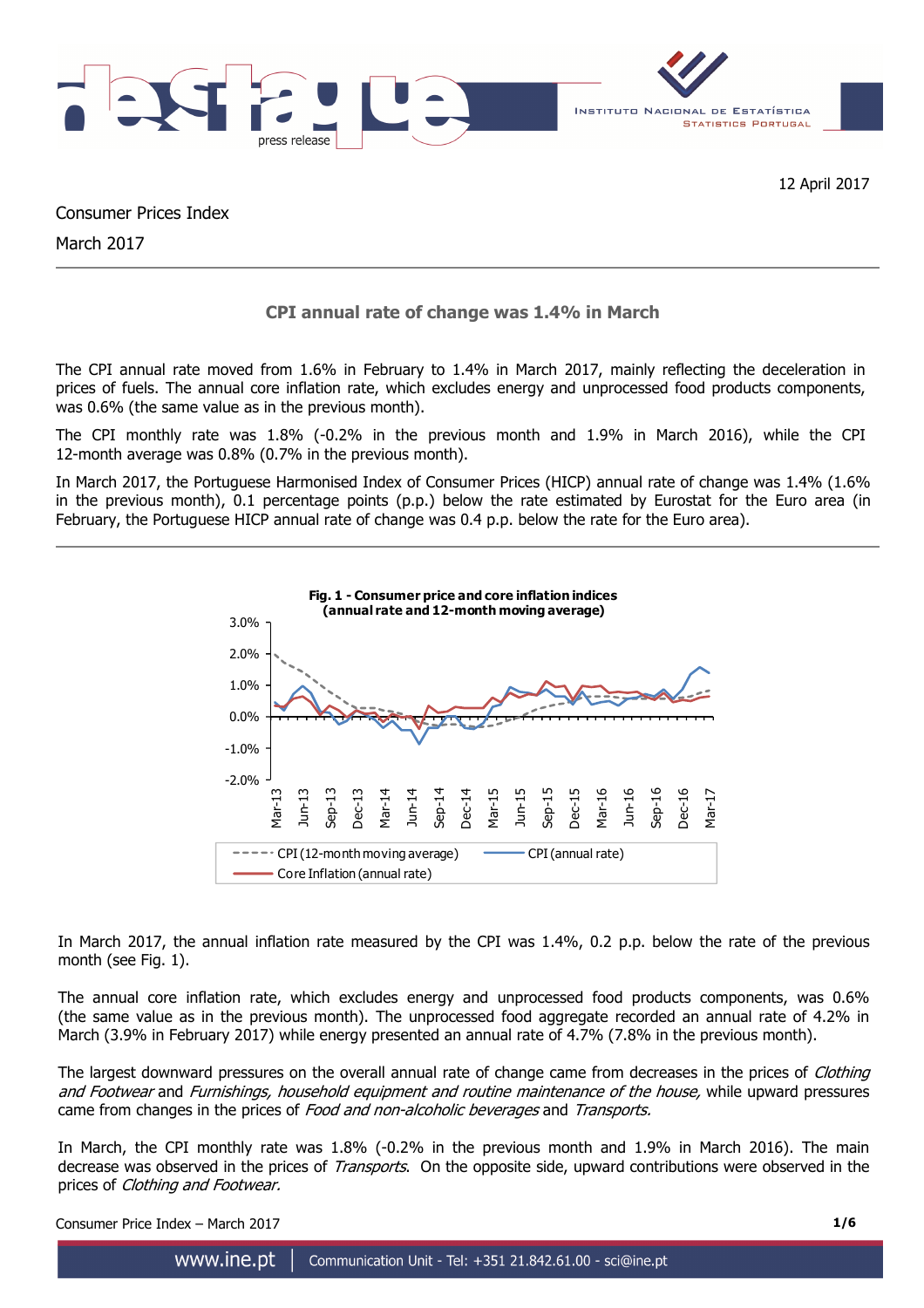

The CPI 12-month average rate was 0.8% in March (0.7% in the previous month).

In March, the HICP annual rate was 1.4% (1.6% in the previous month) while the HICP monthly rate was 2.0% (2.2% in March 2016).

In February 2017, the annual rate of change of the Portuguese HICP was 0.4 p.p. lower than the annual rate of change for the Euro area. That difference is estimated to decrease to 0.1 p.p. in March 2017.



The HICP 12-month average rate was 0.9% in March (0.8% in February 2017).

## **Housing Rents**

In March the monthly rate of change of the average value of rents by net area for the whole country was 0.2% (-0.2% in the previous month).

The main increase was recorded in the Madeira region (0.8%), while the Alentejo region recorded the lowest rate of change (-0.1%).

The annual change rate for the whole country was 1.2% in March. The main increase was observed in the Madeira region (3.1%), while the Norte region recorded the main decrease (-0.2%).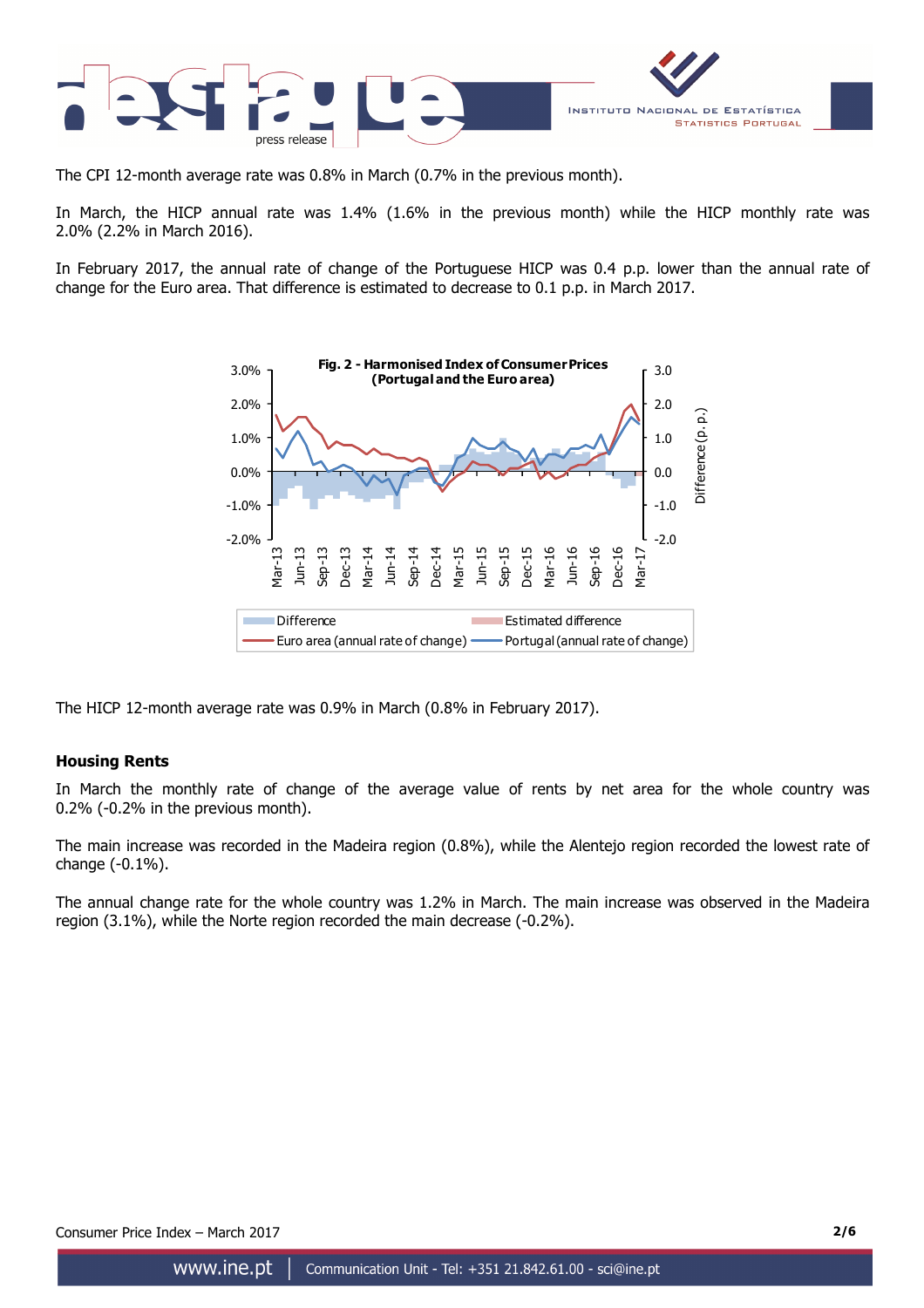



#### **Consumer Price Index**

I

The Consumer Price Index (CPI) measures the change over time of the prices of a certain basket of goods and services bought by a "typical" consumer. The CPI has been designed to capture price changes and not to measure price levels.

The CPI is updated every year with the most recent information on prices and quantities. The 2017 CPI weighting structure and the sample of goods and services included in the basket are a result of the combination of three fundamental sources of information: results of the Portuguese National Accounts complemented with the Household Budget Survey and the Census for more detailed levels of expenditure. Administrative data is also used.

The CPI is compiled through the aggregation of seven regional price indexes and the goods and services included in the index are grouped according to the COICOP classification.

|    | <b>Table 1: CPI - COICOP Divisions</b>                                |    |                                  |  |  |  |  |  |  |
|----|-----------------------------------------------------------------------|----|----------------------------------|--|--|--|--|--|--|
| 01 | Food and non-alcoholic beverages                                      | 07 | Transports                       |  |  |  |  |  |  |
| 02 | Alcoholic beverages and tobacco                                       | 08 | Communications                   |  |  |  |  |  |  |
| 03 | Clothing and footwear                                                 | 09 | Recreation and culture           |  |  |  |  |  |  |
| 04 | Housing, water, electricity, gas and other fuels                      | 10 | Education                        |  |  |  |  |  |  |
| 05 | Furnishings, household equipment and routine maintenance of the house | 11 | Restaurants and hotels           |  |  |  |  |  |  |
| 06 | Health                                                                | 12 | Miscellaneous goods and services |  |  |  |  |  |  |
|    |                                                                       |    |                                  |  |  |  |  |  |  |

<sup>1</sup> COICOP: Classification Of Individual Consumption by Purpose

#### **Monthly rate**

The monthly rate is the change in the index of a certain month compared with the index of the previous month expressed as a percentage. Although up-to-date, this measure can be affected by seasonal and other effects.

#### **Annual rate**

The annual rate is the change in the index of a certain month compared with the index of the same month in the previous year expressed as a percentage. In the presence of a stable seasonal pattern, seasonal effects do not influence this measure.

#### **12-month average rate**

The 12-month average rate is the change in the average index of one year compared with the average index of the previous year expressed as a percentage. This moving average is less sensitive to transient changes in prices.

## **Core inflation index (all items CPI excluding unprocessed food and energy products)**

The core inflation index is compiled by excluding the prices of unprocessed food and energy products from the all items CPI. The primary objective of this index is to capture the underlying inflation pressures in the economy.

#### **Harmonised Index of Consumer Prices**

The Harmonised Index of Consumer Prices (HICP) is compiled in each member state of the European Union for the purposes of inflation comparisons across EU countries, as required by the Treaty on European Union<sup>1</sup>. This index plays an important role as a guideline for the achievement of the European System of Central Banks primary objective: price stability. In 1998, the European Central Bank adopted the HICP as "the most appropriate price measure" for its definition of price stability in the Euro area<sup>2</sup>.

 $\overline{\phantom{a}}$  , and the set of the set of the set of the set of the set of the set of the set of the set of the set of the set of the set of the set of the set of the set of the set of the set of the set of the set of the s

 $1$  Article 109j and protocol on the convergence criteria referred to in that article.

 $^2$  A stability oriented monetary policy strategy for the ESCB". ECB press notice released on 13 October 1998.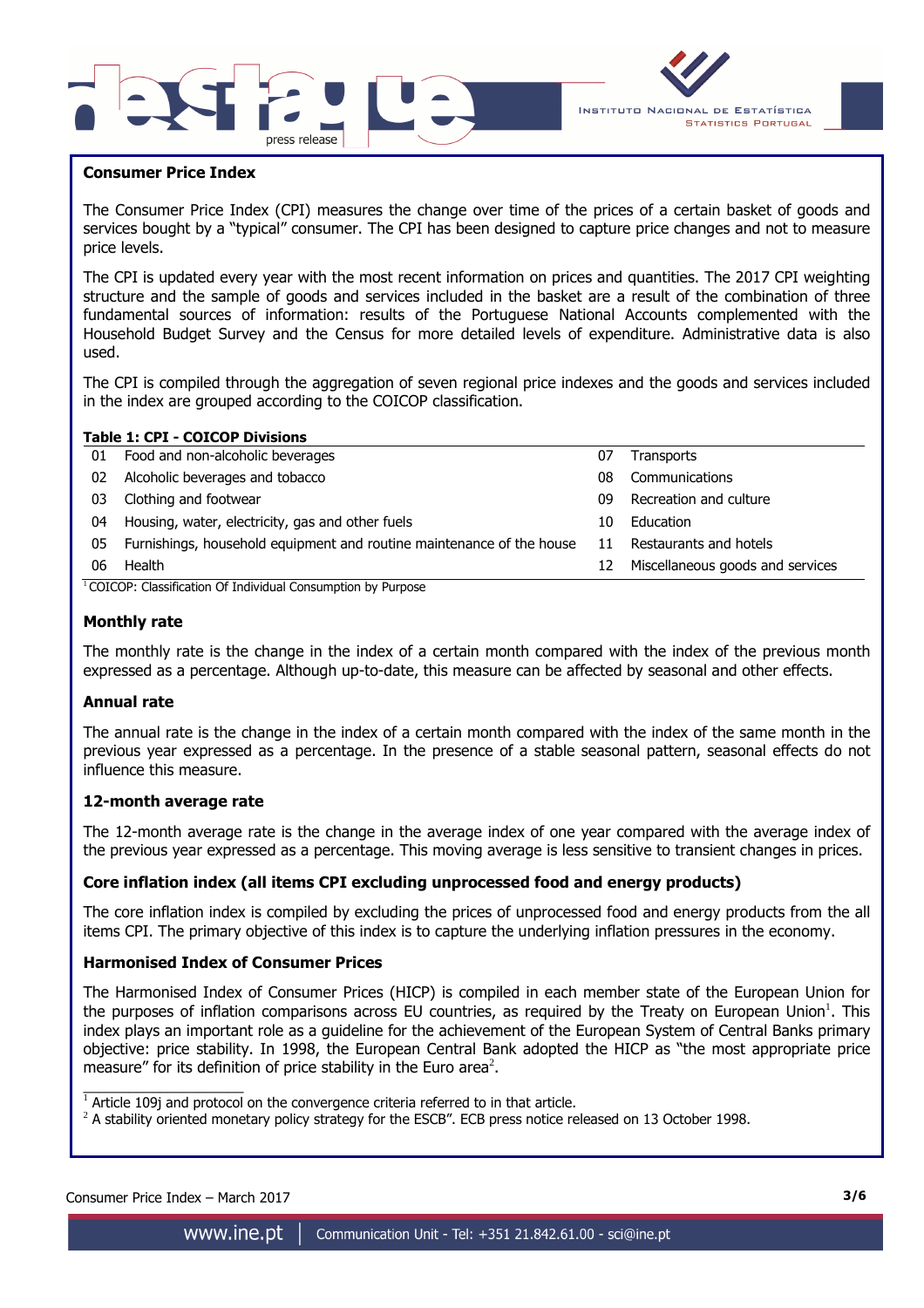

The HICP is produced in each Member State following a harmonized methodology developed by experts in the field of price statistics, under the "Price Statistics Working Group" and related Task Forces. From the methodological point of view, there are no major differences between the HICP and CPI. However, the different scope of coverage leads to differences in the weighting structure, mainly in Restaurants and hotels. This is mostly an effect of the inclusion of non-residents expenditure ("tourists") in the HICP and the corresponding exclusion from the CPI.

Additional information on the methodology of the HICP is available at http://ec.europa.eu/eurostat/web/hicp.

## **Table 2: CPI and HICP 2017 weighting structure**

|        | <b>COICOP divisions</b>                                               | <b>CPI</b> | <b>HICP</b> |
|--------|-----------------------------------------------------------------------|------------|-------------|
| 01     | Food and non-alcoholic beverages                                      | 203.9      | 195.8       |
| 02     | Alcoholic beverages and tobacco                                       | 38.6       | 37.7        |
| 03     | Clothing and footwear                                                 | 73.6       | 74.4        |
| 04     | Housing, water, electricity, gas and other fuels                      | 99.8       | 93.9        |
| 05     | Furnishings, household equipment and routine maintenance of the house | 61.7       | 60.1        |
| 06     | Health                                                                | 59.0       | 56.4        |
| 07     | Transport                                                             | 153.5      | 150.8       |
| 08     | Communication                                                         | 34.3       | 32.3        |
| 09     | Recreation and culture                                                | 71.8       | 60.5        |
| 10     | Education                                                             | 15.9       | 14.9        |
| 11     | Restaurants and hotels                                                | 88.2       | 128.6       |
| 12     | Miscellaneous goods and services                                      | 99.8       | 94.4        |
| $00\,$ | All items                                                             | $1,000^2$  | $1,000^2$   |

 $1$ COICOP: Classification Of Individual Consumption by Purpose.

 $2$  Due to rounding, the sum of the parts may not add exactly to 1000.

## **Presentation of data and rounding rules**

Since the release of the January 2013 CPI indices are published with base 100 in the year 2012.

Due to rounding procedures, those indices may not reproduce exactly the published rates of change. However, it should be noted that the published rates prevail.

In this press release the descriptive analysis is based on rounded values to one decimal.

## **Next press release**

The April 2017 CPI/HICP will be released on May 11<sup>th</sup>, 2017.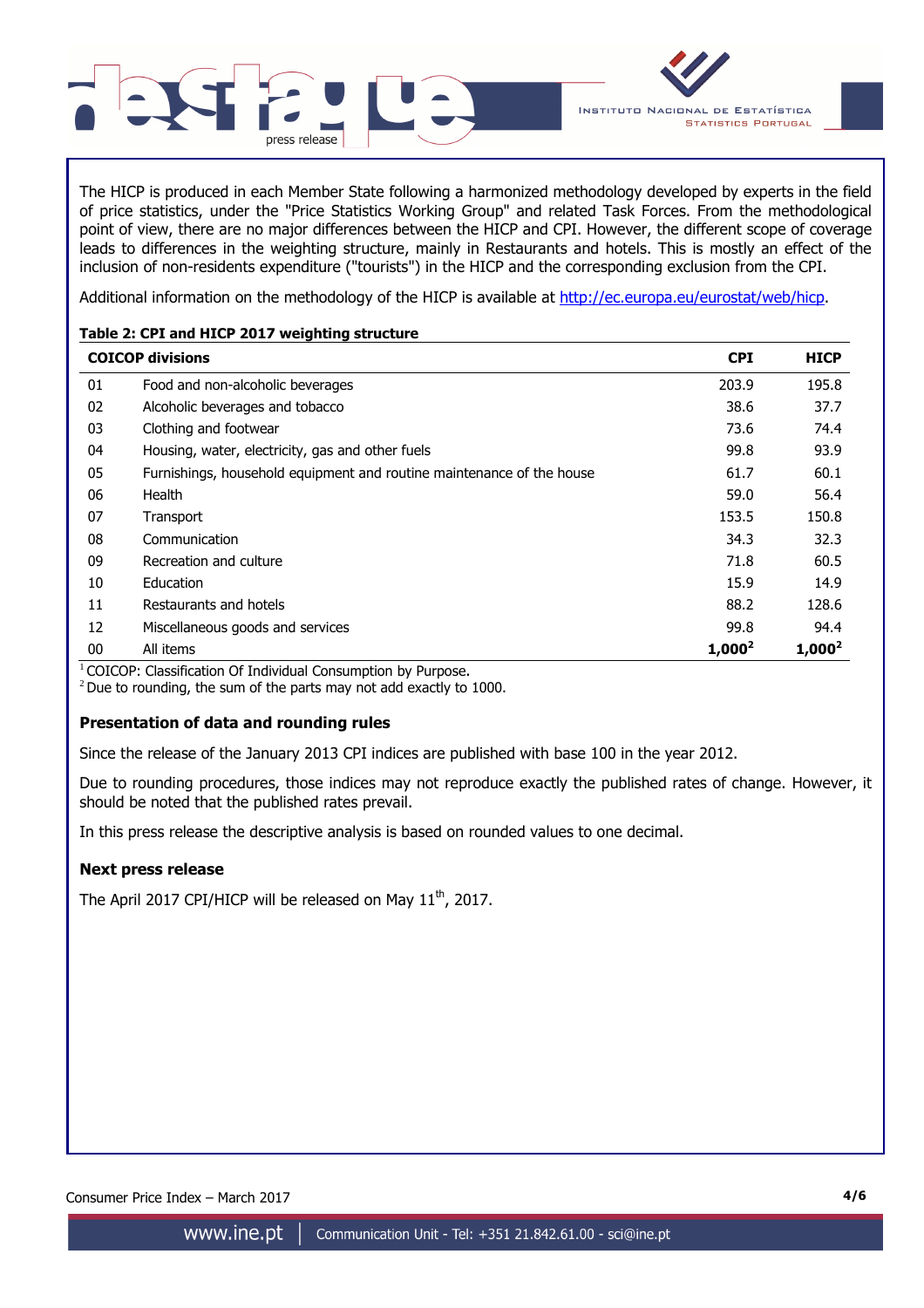

**Annex:**

## CPI rate of change (index division and all items CPI)

|                 | <b>All-items</b><br>Index divisions <sup>(1)</sup> |                                   |                                                                    |         |         |         |                     |      |         |      |      |         |         |  |  |
|-----------------|----------------------------------------------------|-----------------------------------|--------------------------------------------------------------------|---------|---------|---------|---------------------|------|---------|------|------|---------|---------|--|--|
|                 | 01                                                 | 02                                | 03                                                                 | 04      | 05      | 06      | 07                  | 08   | 09      | 10   | 11   | 12      |         |  |  |
|                 |                                                    |                                   |                                                                    |         |         |         | Annual average rate |      |         |      |      |         |         |  |  |
| 2014            | $-1.34$                                            | 3.09                              | $-2.11$                                                            | 2.22    | $-0.38$ | 0.66    | $-1.20$             | 1.10 | $-1.49$ | 0.43 | 0.97 | $-0.46$ | $-0.28$ |  |  |
| 2015            | 1.01                                               | 4.09                              | $-2.02$                                                            | 0.23    | 0.67    | 0.41    | $-0.99$             | 4.12 | $-0.63$ | 0.65 | 1.31 | 0.42    | 0.49    |  |  |
| 2016            | 0.49                                               | 2.61                              | $-0.39$                                                            | 0.39    | 0.43    | $-0.61$ | $-0.56$             | 3.17 | 1.02    | 0.89 | 2.21 | 0.60    | 0.61    |  |  |
|                 | Annual rate                                        |                                   |                                                                    |         |         |         |                     |      |         |      |      |         |         |  |  |
| 2015 March      | 0.29                                               | 2.60                              | $-1.99$                                                            | 0.32    | 0.76    | 0.59    | $-0.26$             | 3.63 | $-0.93$ | 0.54 | 1.98 | $-0.61$ | 0.31    |  |  |
| April           | 1.18                                               | 4.04                              | $-2.44$                                                            | 0.50    | 0.64    | 0.50    | $-1.40$             | 3.55 | $-1.40$ | 0.49 | 1.89 | $-0.02$ | 0.40    |  |  |
| May             | 2.07                                               | 5.07                              | $-2.54$                                                            | 0.48    | 0.60    | 0.56    | 1.04                | 3.58 | $-0.82$ | 0.50 | 1.57 | $-0.02$ | 0.95    |  |  |
| June            | 1.95                                               | 4.91                              | $-3.44$                                                            | 0.62    | 0.78    | 0.49    | $-0.20$             | 4.90 | $-0.53$ | 0.51 | 1.54 | 0.02    | 0.80    |  |  |
| July            | 1.53                                               | 4.97                              | $-2.86$                                                            | 0.24    | 1.15    | 0.34    | $-0.42$             | 4.98 | $-0.48$ | 0.59 | 1.43 | 0.41    | 0.77    |  |  |
| August          | 1.71                                               | 4.36                              | $-2.65$                                                            | 0.05    | 1.14    | 0.47    | $-1.83$             | 4.96 | $-0.42$ | 0.58 | 1.51 | 1.08    | 0.66    |  |  |
| September       | 1.98                                               | 4.28                              | $-0.23$                                                            | $-0.22$ | 1.19    | 0.29    | $-1.11$             | 5.53 | $-0.54$ | 0.59 | 1.03 | 1.02    | 0.88    |  |  |
| October         | 1.27                                               | 3.89                              | $-0.90$                                                            | $-0.32$ | $-0.10$ | 0.19    | $-0.85$             | 4.77 | $-0.54$ | 0.93 | 0.95 | 1.60    | 0.63    |  |  |
| November        | 0.36                                               | 4.31                              | $-1.68$                                                            | $-0.16$ | $-0.01$ | 0.18    | 0.36                | 4.73 | 0.81    | 0.95 | 0.51 | 1.69    | 0.64    |  |  |
| December        | 0.00                                               | 4.32                              | $-2.28$                                                            | 0.04    | 0.05    | 0.28    | $-0.09$             | 4.93 | 0.21    | 0.93 | 0.23 | 1.33    | 0.40    |  |  |
| 2016 January    | 0.21                                               | 4.37                              | 0.16                                                               | $-0.07$ | 0.77    | $-0.01$ | 0.04                | 5.31 | 0.98    | 0.91 | 0.60 | 1.60    | 0.78    |  |  |
| February        | $-0.62$                                            | 4.06                              | $-0.23$                                                            | 0.59    | 1.14    | $-0.19$ | $-1.28$             | 3.95 | 1.90    | 0.92 | 0.15 | 1.09    | 0.40    |  |  |
| March           | $-0.73$                                            | 4.38                              | 0.02                                                               | 0.62    | 1.22    | $-0.16$ | $-1.43$             | 3.30 | 1.26    | 0.93 | 1.77 | 0.90    | 0.45    |  |  |
| April           | 0.09                                               | 2.41                              | 0.04                                                               | 0.69    | 0.89    | $-0.92$ | $-0.93$             | 2.95 | 0.74    | 0.94 | 1.99 | 0.43    | 0.48    |  |  |
| May             | $-0.10$                                            | 2.27                              | $-0.76$                                                            | 0.65    | 0.67    | $-0.98$ | $-1.29$             | 2.76 | 0.94    | 0.94 | 2.19 | 0.50    | 0.33    |  |  |
| June            | 1.01                                               | 1.89                              | $-0.86$                                                            | 0.69    | 0.62    | $-0.90$ | $-1.49$             | 1.75 | 0.94    | 0.94 | 2.61 | 0.74    | 0.55    |  |  |
| July            | 1.65                                               | 1.77                              | 1.32                                                               | 0.12    | 0.35    | $-0.72$ | $-2.10$             | 1.66 | 0.36    | 0.91 | 2.62 | 0.63    | 0.61    |  |  |
| August          | 1.82                                               | 2.16                              | 0.78                                                               | 0.28    | 0.02    | $-0.76$ | $-1.29$             | 1.57 | $-0.29$ | 0.89 | 3.29 | 0.41    | 0.72    |  |  |
| September       | 0.99                                               | 1.65                              | $-0.81$                                                            | $-0.05$ | $-0.26$ | $-0.59$ | $-0.29$             | 2.51 | 0.76    | 0.89 | 3.38 | 0.39    | 0.63    |  |  |
| October         | 0.45                                               | 2.23                              | $-1.44$                                                            | 0.24    | 0.02    | $-0.60$ | 0.94                | 3.05 | 2.56    | 0.77 | 4.20 | 0.10    | 0.88    |  |  |
| November        | 0.49                                               | 2.05                              | $-1.36$                                                            | 0.28    | 0.04    | $-0.62$ | 0.68                | 4.07 | 1.21    | 0.81 | 1.76 | $-0.01$ | 0.58    |  |  |
| December        | 0.62                                               | 2.28                              | $-0.93$                                                            | 0.61    | $-0.35$ | $-0.84$ | 1.89                | 5.18 | 0.91    | 0.82 | 1.85 | 0.42    | 0.88    |  |  |
| 2017 January    | 1.33                                               | 2.40                              | $-0.69$                                                            | 0.49    | $-0.19$ | $-0.47$ | 5.38                | 2.47 | 1.38    | 0.85 | 1.61 | $-0.13$ | 1.33    |  |  |
| February        | 2.37                                               | 2.57                              | $-1.83$                                                            | 0.11    | $-0.19$ | $-0.27$ | 5.89                | 1.92 | 0.83    | 0.85 | 1.89 | 0.44    | 1.55    |  |  |
| March           | 2.68                                               | 3.73                              | $-1.72$                                                            | 0.31    | $-0.83$ | $-0.26$ | 3.09                | 2.43 | 0.99    | 0.86 | 2.02 | 0.28    | 1.37    |  |  |
| <b>Symbols:</b> | estimated<br>f                                     | Po provisional<br>x not available |                                                                    |         |         |         |                     |      |         |      |      |         |         |  |  |
| Note:           |                                                    |                                   | (1) The names of the divisions are given in the explanatory notes. |         |         |         |                     |      |         |      |      |         |         |  |  |
|                 |                                                    |                                   |                                                                    |         |         |         |                     |      |         |      |      |         |         |  |  |
| Source:         | INE - Portugal                                     |                                   |                                                                    |         |         |         |                     |      |         |      |      |         |         |  |  |

Consumer Price Index – March 2017 **5/6**